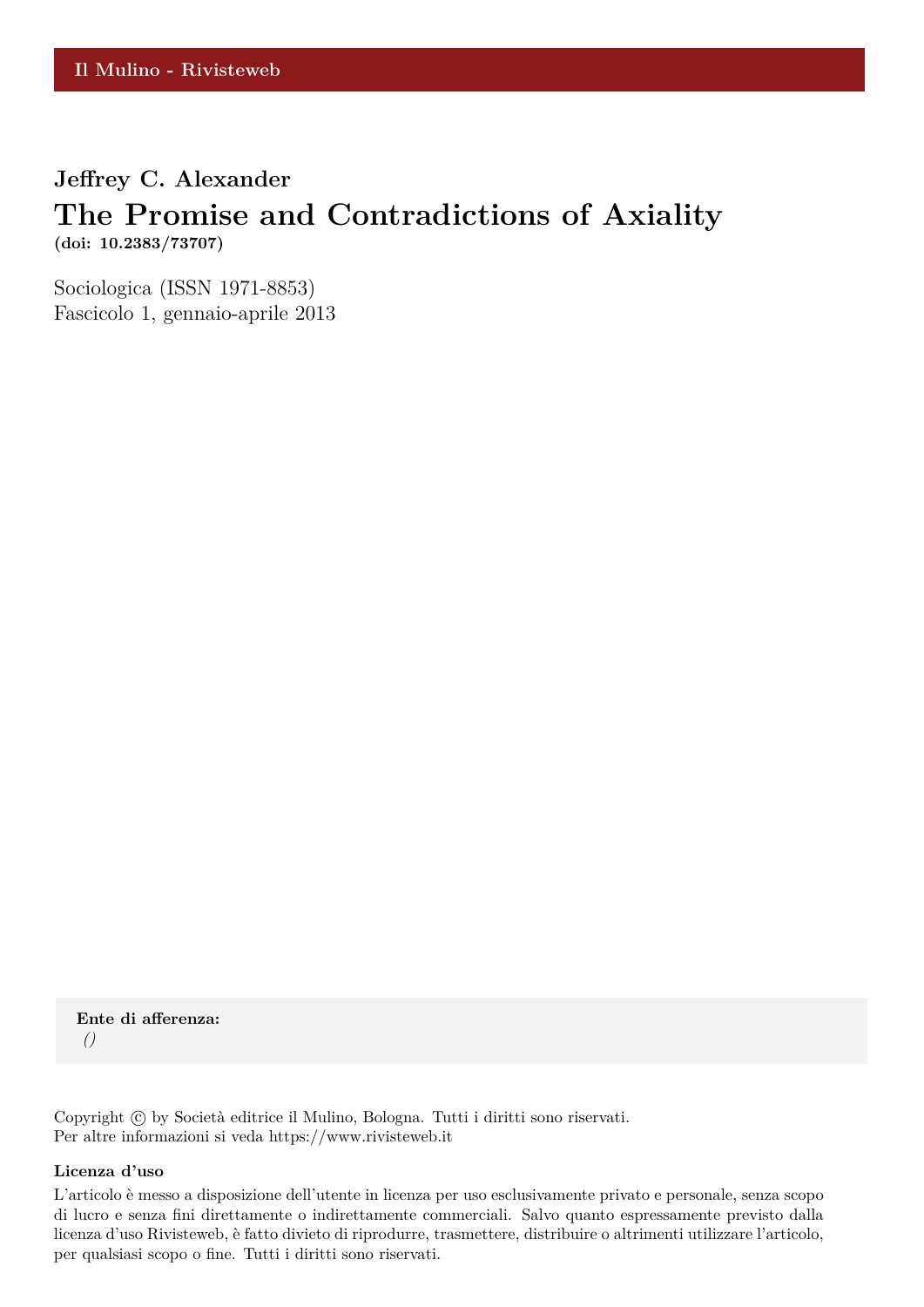# **The Promise and Contradictions of Axiality**

*by* Jeffrey C. Alexander

doi: 10.2383/73707

*Religion in Human Evolution* (*RHE*) is a magnificent intellectual achievement, and it is munificent as well, morally conscientious and emotionally caring. "The story I am about to tell," Bellah writes near the book's beginning, is "the story of life" [Bellah 2011, 53]. Manifestly an exemplar of the theoretic consciousness that Bellah attributes to the "Axial breakthrough", the work is also, implicitly, existential narrative and historical myth. Not just strenuously rational social science, *RHE* is a wisdom story, a tale about the origins of the universe and the development of the earth and its creatures.

*RHE* presents a meditation on whether humankind is exceptional and, if so, whether our moral judgment and emotional experience can ever match our analytic and critical powers. Bellah has written a *Bildungsroman* about the human race, how it left hearth and home, separated from tribe and custom, became estranged from fathers and mothers, and became capable of thinking about thinking.

Because this story of *Bildung* stops shortly after the Axial breakthroughs were made, some 2000 years ago, we are uncertain about how, exactly, they bear on our present and future. In his preface, Bellah informs us "this book asks what our deep past can tell us about the kind of life human beings have imagined was worth living" [*ibidem*, xxiv], but the very point of the Axial breakthrough, which Bellah so subtly demonstrates and reconstructs, is that "history does not determine us, because organisms from the very beginning, and increasingly with each new capacity, have influenced their own fate" [*ibidem*, 83].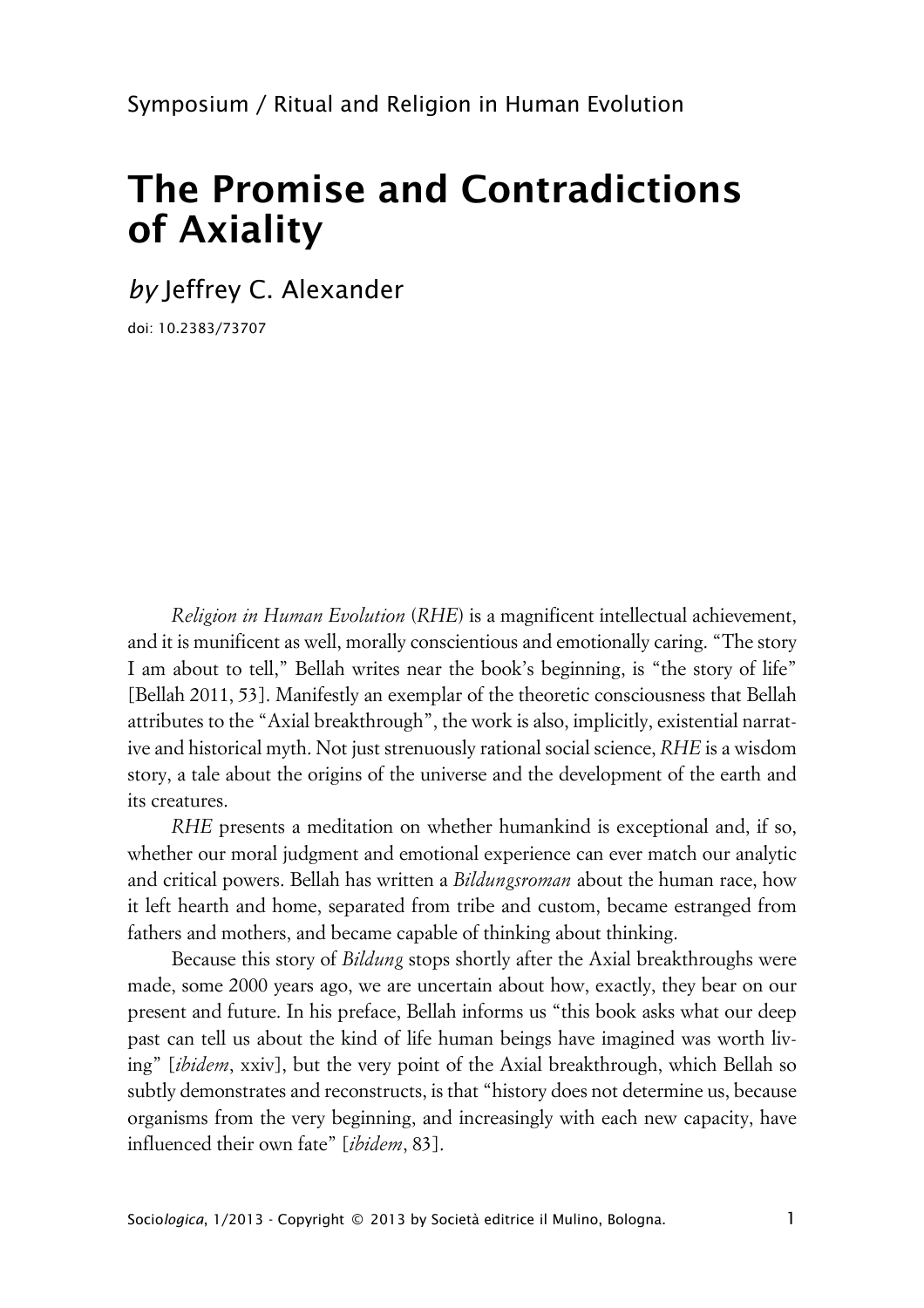The Axial breakthrough has made a moral life possible, but will we ever be able to repair our societies so that, amidst all our wealth and power and critical debate, we will be able to live in a substantively moral way? *RHE* is peppered with dark hints and fateful forebodings. The normatively toned narrative focuses on the romance of increasing human mastery, but there is a submerged theme of the tragic failures that have been triggered by such hubristic success. The Axial breakthrough allowed humankind to taste of the tree of knowledge, but moral rightness and emotional happiness remained hard to find.

How have the capacities unleashed by the Axial age helped and hindered our efforts to make the critical decisions that determine our collective social fate?

The conceptual idea driving *RHE* is the religious creation of cultural-cum-social "capacities." Bellah and his sources are clear about Axial-provided capacity in the cognitive sense: it is the capability of thinking about thinking, to be reflexive in Piaget's sense and theoretical in Donald's. They are also confident and lucid about moral capacity: It is the capability for sustaining universalism and exercising critical judgment. *RHE* is not at all clear, however, about what the Axial breakthrough contributes to emotional capacity. The developmental theories upon which Bellah relies have little to say about emotions. Little recourse is made to Freudian ideas, the most important Twentieth century theorizing about emotions. Instead of approaching feeling psychoanalytically, Bellah writes about play, describing it as a space for creative expression. How play-theory relates to developmental cognitive and moral theory is murky. Still, there can be no doubt that *RHE* pursues Parsons' quest to integrate psychological, social, and cultural levels of analysis. Bellah brings together new and old findings in cognitive psychology and evolutionary biology to make a new case for the venerable but still robust argument that ontogeny recapitulates phylogeny.

In addressing the question of what historical forces have triggered the developmental phases of religious evolution, and what are their social effects, Bellah connects the argument of *RHE* to the central question of the sociological tradition – the vexing problem of cultural autonomy. Sociological practice has been mostly about the determination of culture by society, not about its autonomy, the disciplinary "lesson" being that, while ideas may seem independent, actually they are not. Most of sociology has portrayed beliefs as reflecting status and power, putatively revealing how ways of thinking, feeling, and judging are deeply imbedded in social position. *RHE* challenges this dominant perspective. Its point is to show that, because of Axial breakthroughs, precisely the opposite is the case. Post-Axial culture cannot be reduced to the interests of dominating powers and the material conditions they are purported to represent.

Hegemonic cultures of East and West have been driven by narrative logics that facilitated moral transcendence and intellectual independence. Axial age religions do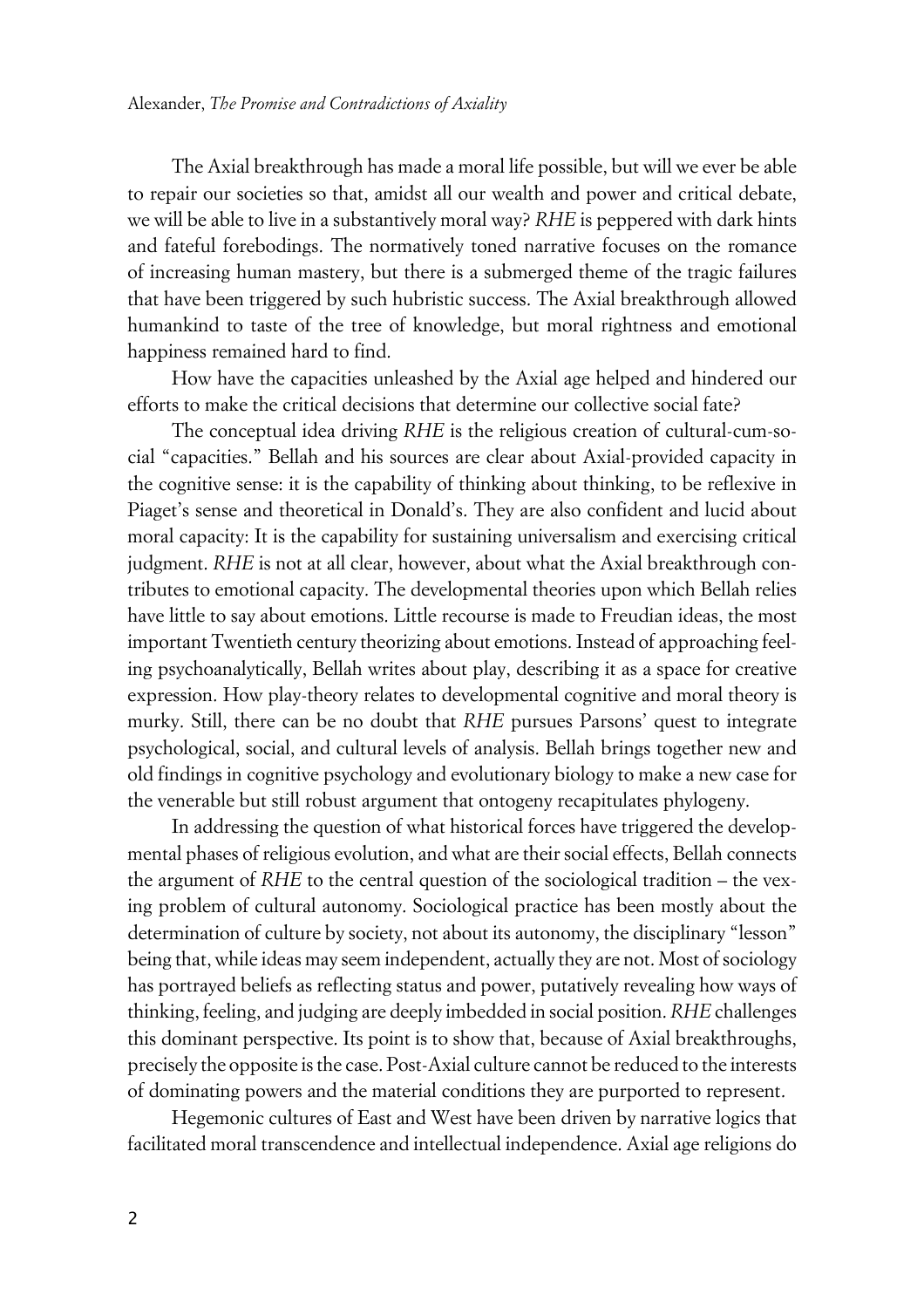not just allow but demand *dis*-embeddedness. Persons and groups without material privileges are not necessarily controlled by those who possess them; neither are they necessarily defined by the identities ascribed of their tribes. Other-and this-worldly utopias emerged from the Axial breakthrough. Idealized visions of morally perfect social orders have provided leverage for civil repair of, and social inclusion into, the deeply flawed social structures of actually existing historical societies. Does the always present possibility of this-worldly transcendence also guarantee the unhappy consciousness of the modern mind?

Despite Bellah's lifelong affinity with Durkheim – "I am closer to him in my sense of calling as a sociologist and an intellectual" [*ibidem*, xxvi] – the case *RHE* makes for the autonomy of culture is not at all what the great French thinker had in mind. Durkheim insisted culture was independent of social structure in the earliest societies, much as Levi-Strauss later marveled at the extraordinary rationality and complexity of the "savage mind." Especially in his later writings, Durkheim was fascinated by the internal structuring of culture, not its changing historical constitution so much as its binary constitution into the sacred and profane and the symbolic order this division sustained. Weber dismissed such "structural" insights as of dubious value; it was their cultural transformation that interested him. In *RHE*, Bellah thinks about culture in much the same way: "Almost every line displays a hidden debt to Weber, whose work was much closer as a model for me than Durkheim's" [*ivi*].

As Bellah is quick to acknowledge, it was Max Weber who initiated the idea that the prophetic religious dualism of ancient Judaism marked a radical historical rupture, constituting a cultural innovation that eventually, via ascetic Protestantism, created the modern age. What Bellah only rarely acknowledges is how *RHE* goes beyond Weber in an absolutely critical way. Despite its extraordinary erudition and comparative scope, Weber's historical analysis of culture was blinkered by the myopia of Orientalism. He regarded the Judeo-Christian tradition as uniquely transcendental, Confucianism as purely practical and this-worldy, and Hinduism as neutered by caste imposition. While Parsons' evolutionary sociological history paved the way for Bellah, it also suffered from Western particularism.

Bellah broke through the parochialism of the Western sociological tradition. He spent his adulthood in a postwar world where Japan was rapidly modernizing and China rising; he was trained as a scholar of Eastern religions and he experienced its practices firsthand. In his richly detailed hermeneutical reconstructions, Bellah demonstrates that Confucianism, Hinduism, and Buddhism are as Axial as Judaism and Christianity. His lifelong friend and colleague, Shmuel Eisenstadt, also engaged evolutionary and Axial age theory and made the same anti-orientalist break vis-à-vis Weber and Parsons. Eisenstadt's "multiple modernities" is the twin to Bellah's reli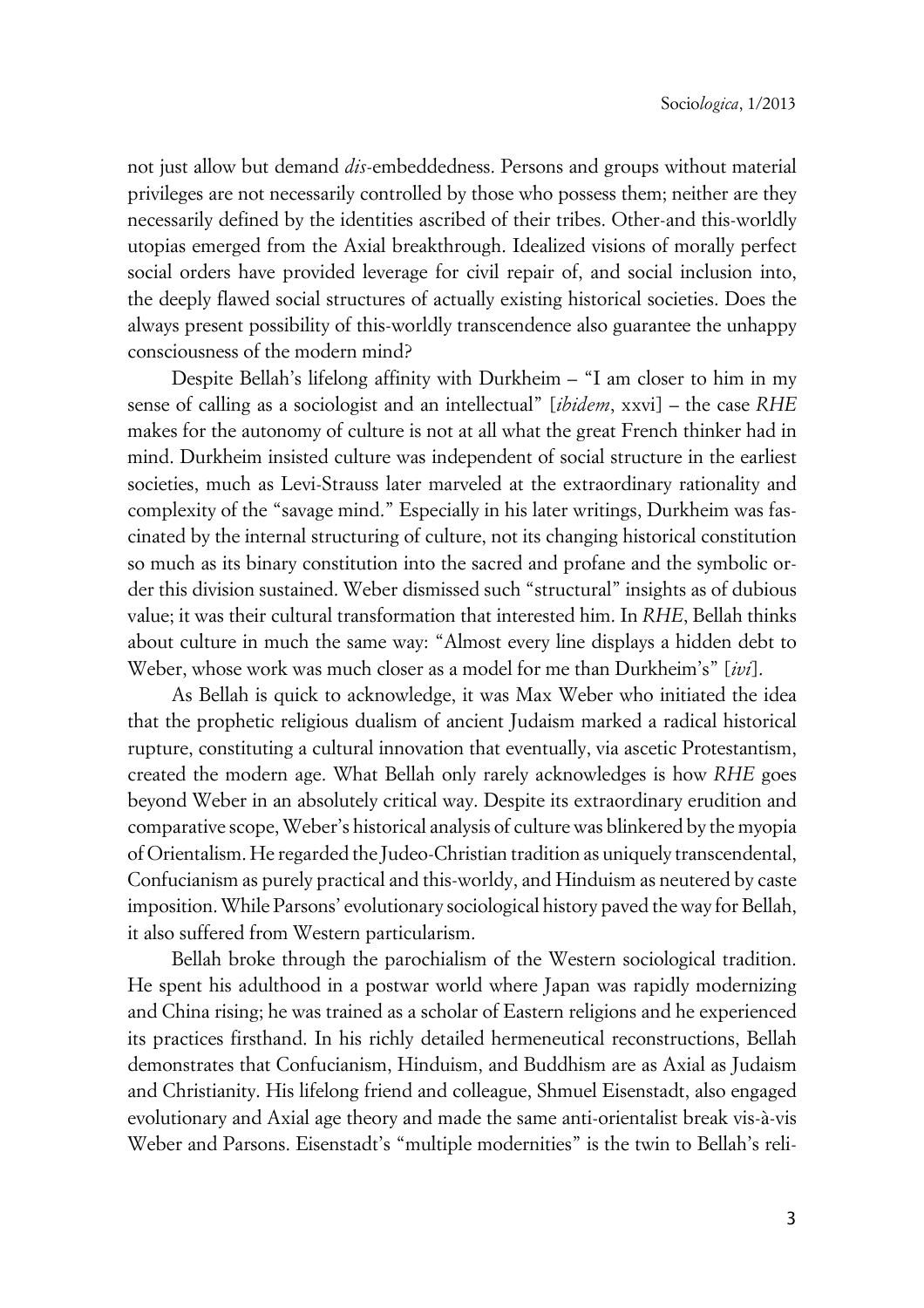gious evolution. Together, these late-Twentieth century thinkers created the basis for a post-imperial, post-orientalist elaboration of the Weberian cultural tradition.

The narrative of the Bellah *Bildungsroman* is a progressive one, a story about the opening up of capacities, not only for intellectual reflection, but, in the long run, for individual freedom and social equality. The bad guy in this progressive narrative – the antagonist that the Axial protagonist overcomes – is the Archaic religion enveloping the millennia between the Tribal and Axial periods. Describing the emergent chiefdoms that segued from Tribal equality to Archaic kingship, Bellah suggests "the chief also had a terrifying, destructive side, as indeed did the gods" [*ibidem*, 203].

The question roiling the only apparently smooth surface of *RHE* is whether Archaic chiefs and gods were the only destroyers. Bellah knows very well they were not. His story is about the world-historical breakthroughs that *allowed* cultural possibilities. Whether, and how, such possibilities can actually be realized is another matter, one that concerns, not the creation of meaning, but its institutionalization. In *RHE*, Bellah tells a story about Axial breakthroughs creating cultural capacities for arrogant kings and pharaohs to be brought to heal. The Greeks actually did without them, creating the first democracies; yet, the Athenians were also brutal fighters and imperialists, and their fledgling civil spheres excluded slaves, foreigners, and children. Despite the breakthroughs that allowed Confucians, Hindus, and Hebrews to monitor and mediate social hierarchies, none of the societies they inspired were able to dispense with authoritarian controls.

This is all about the relation between culture and institutionalization. What kinds of social developments did the religious breakthroughs of the Axial age trigger in the 2000 years after they emerged? There have been extraordinary social advances, such as rule of law, bureaucratically rational states, productive economies, civil spheres, science, and technology. But there have also been unmitigated disasters, dark developments that in the last century began to threaten the very future of humankind.

What are the cultural and social reasons for Bellah's warning in the conclusion of *RHE*, two millennia after the Axial breakthrough, that "the hour is late" [*ibidem*, 602]? In the 1970s and 1980s, he wrote biting, critically acclaimed sociological jeremiads about the fall from grace of the contemporary, post-Axial age. Those books represented a break from the evolutionary project Bellah had already begun to nurture. Now he has taken that thread back up, confronting the challenge of relating religious evolution to the dark side.

There are many adumbrations of Axial-inspired bad tidings in *RHE*. If one tries pulling them together, one finds two quite different, though possibly complementary, approaches. One conceptualizes the relation between Axial evolution and the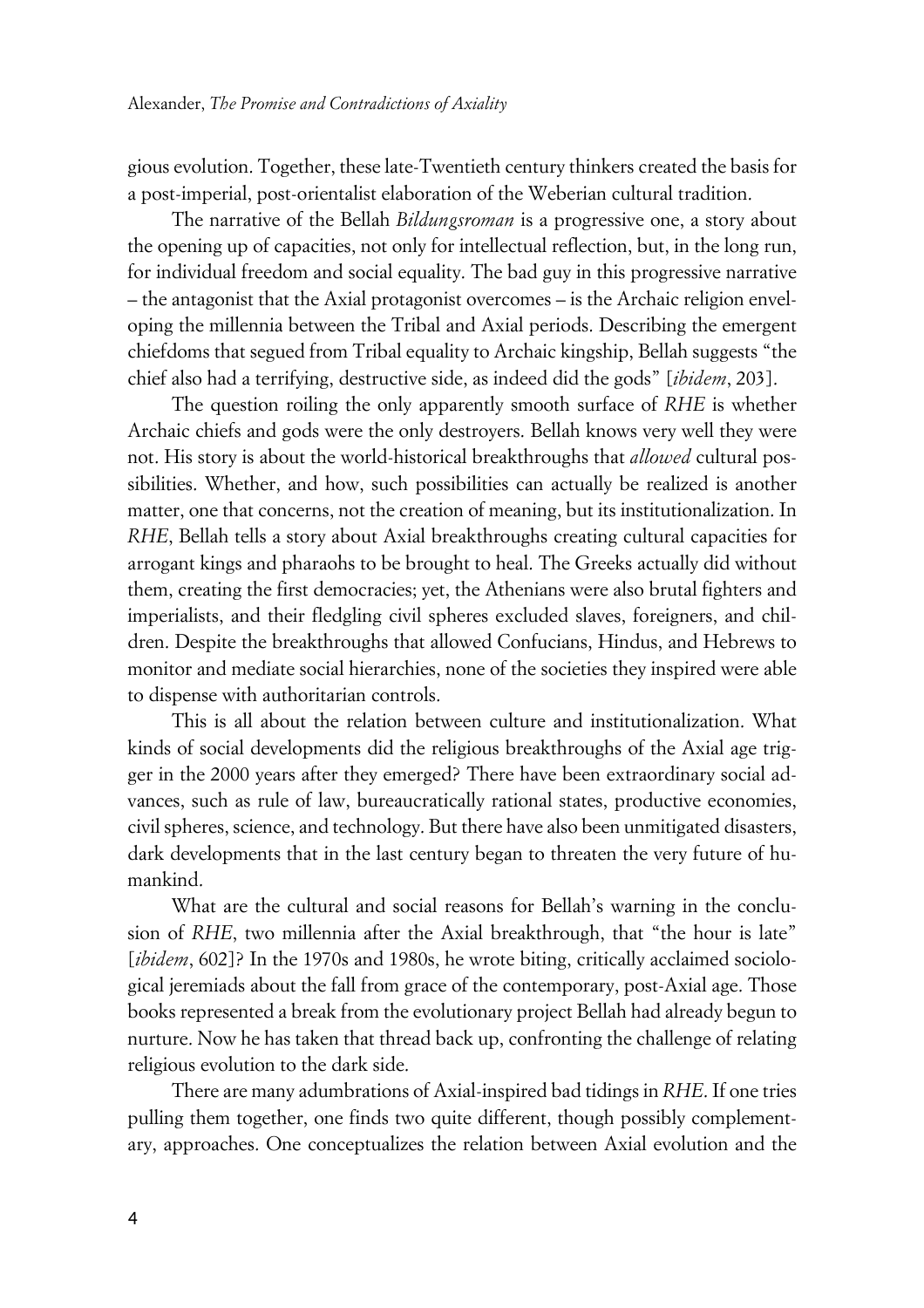dark side as contingent, produced by what Bellah, earlier in his career and borrowing from Freud, called "compromise formations." The breakthroughs of the Axial age were progressive, but they were never able to be fully separate themselves from the particularistic, more primordial legacies of earlier Archaic forms. There remained the "choseness" problem of Hebrew religion, the caste problem for Hinduism, the ancestor worship and loyalism of Confucianism, the militarism of the Greek city states.

The other approach implies that the dark side was not so much a matter of the Axial dimension not fully breaking away as a problem of tensions internal to Axial transcendence itself. At the core of the possibility of intra-Axial pathology is objectification: Can critical transcendence be achieved without what György Lukács called reification, without making nature and human beings into alienated and othered things? In the last paragraph of *RHE*, Bellah writes "theory that has come loose from its cultural context can assume a superiority that leads to crushing mistakes" [*ibidem*, 603]. But, of course, such disembeddedness is the very aim of theory, defined by Bellah as "disengaged knowing" [*ibidem*, 596].

Is it not such disengagement that allows the human "instinct" for aggression [*ibidem*, 70] to be expressed in violently systematic ways? Bellah quotes from Michael Walzer's account of Moses' "Leninist" side, where Walzer references *Exodus* 32: 27-29.

"Thus says the Lord, the God of Israel, 'Put your sword on your side, each of you! Go back and forth from gate to gate throughout the camp, and each of you kill your brother, your friend, and your neighbor'." The sons of Levi did as Moses commanded, and about three thousand of the people fell on that day. Moses said, "Today you have ordained yourselves for the service of the Lord, each one at the cost of a son or a brother, and so have brought a blessing on yourselves this day" [*ibidem*, 310].

Objectified, aggressively violent manifestations of Axial-ism suppress the maternal side that Bellah also associates with the "new relation between gods and humans" – where one "finds a significant place for the disposition to nurture as well" [*ibidem*, 261].

Axial objectification also provides capacities for intensifying polarization. The capacity for transcendence depends on dualism. The ability to draw sharp boundaries between heaven and earth can drastically moralize social divisions, rigidly separating the pure saved from the polluted unsaved. In the long history of its social institutionalization, the universalism of Axial culture has never not been undermined by primordial barriers, of tribe, region, empire, and state. Such boundaries have allowed the dark side of objectification to be applied to actors on the other side. Axial universalism has never been realized on the global stage. In the moving last sentence of *RHE*, Bellah calls for "the actualization of Kant's dream of a world civil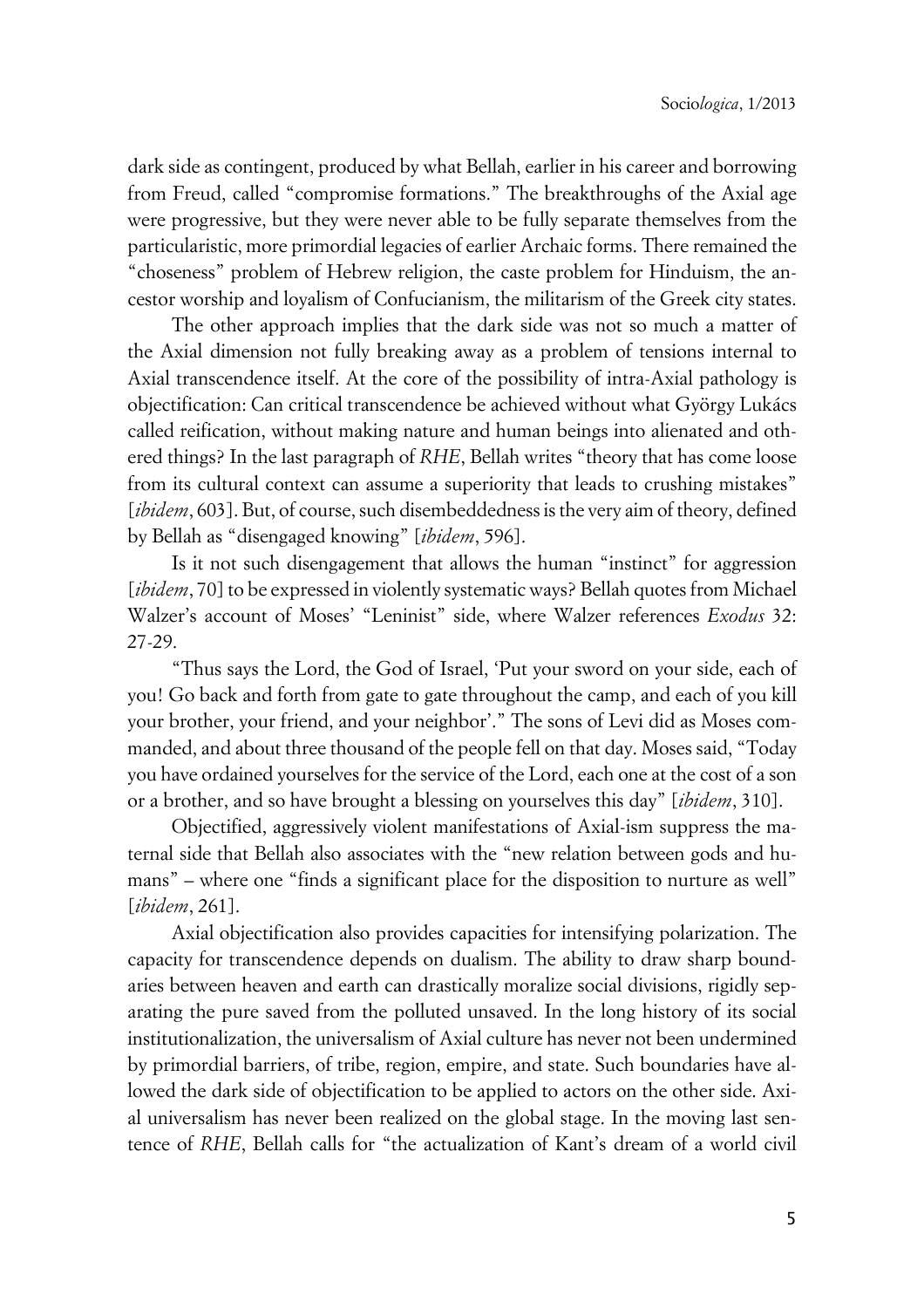society that could restrain the violence of state-organized societies" [*ibidem*, 606]. The nightmares of nationalism and statism are linked to objectifying tensions inside Axial-ism itself.

The challenge of connecting religious evolution to the dark side of modernity points to a conundrum in *RHE*'s conceptualization of developmental staging. What is the relationship between enacting, narrating, and conceptualizing, between gestures, icons, symbols, myths, and theories? On the one hand, the very idea of development suggests that each earlier stage has been surpassed. On the other hand, as Bellah is rightfully at pains to suggest, no earlier capacity is ever left entirely behind. It may be that "theory" is simply not an adequate category to express the Axial capacity for critical self-reflection. Is there ever such a separated category of understanding outside philosophy broadly considered and natural-scientific thought?

To properly connect the stages of meaning and motivation, we may need to return to Durkheim, to complement the Weberian obsession with universalism as emerging from cultural change with the idea of culture as possessing universal qualities of humankind. The sacred is never lost, rituals never disappear, totems and symbols remain, and it is these fundamental constituents of every culture that supply the sources for social solidarity. By pouring new wine into these old bottles, the Axial breakthrough made it possible, for the first time, to extend real existing social solidarities into closer approximation with the idealized heavenly state.

Because Bellah's work has so adumbrated the contradictions and possibilities of modern, social thinkers will be eternally in his debt.

### **References**

Bellah, R.N.

2011 *Religion in Human Evolution: From the Paleolithic to the Axial Age.* Cambridge, MA: Belknap Press of Harvard University Press.